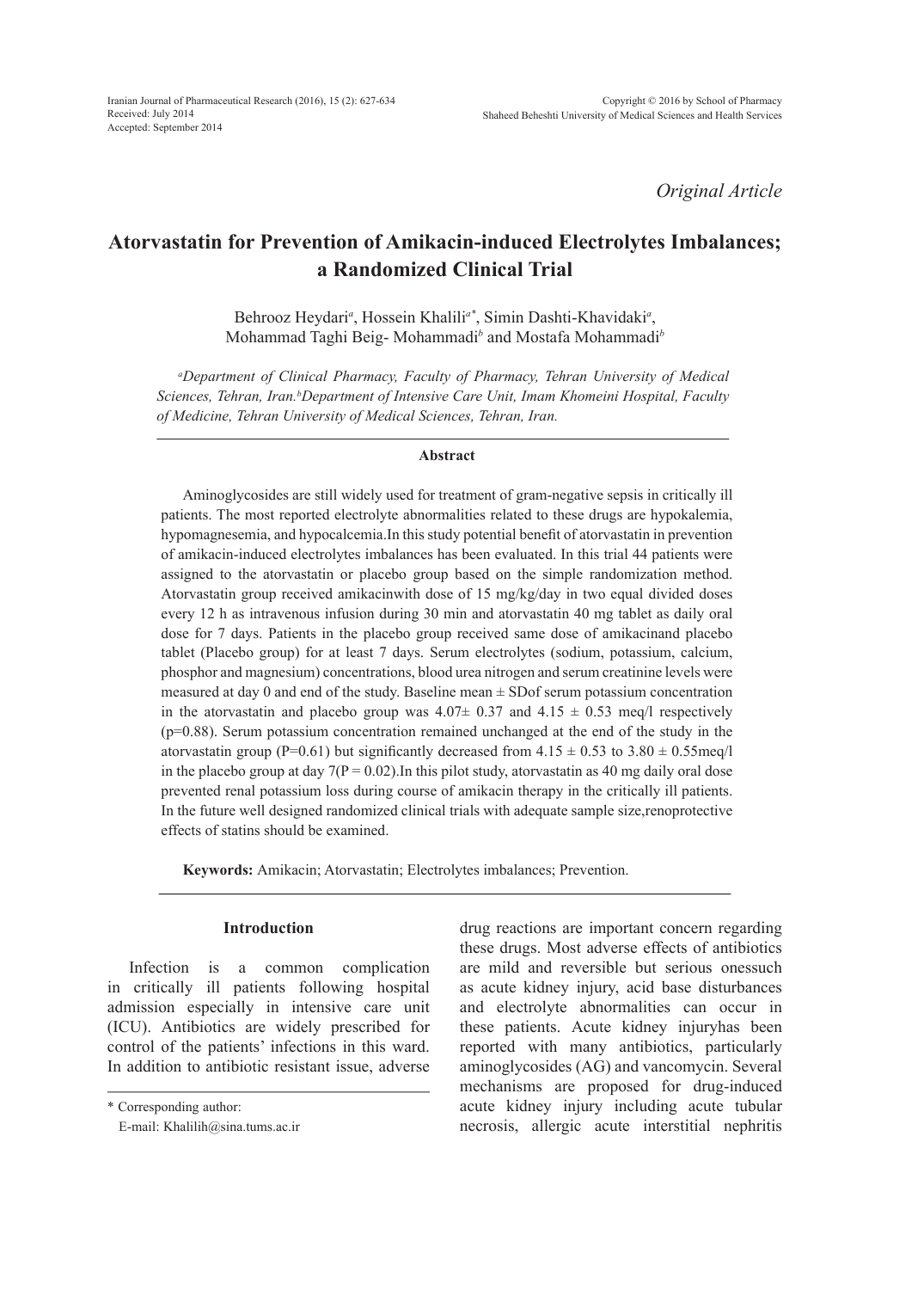andvasculitis. Prevention of drug induced kidney injury and consequent electrolytes imbalances can decrease patients' hospitalization costs (1- 3). Aminoglycosidesare still widely used for treatment of gram-negative sepsis as combination therapy due to their synergistic effects (4). Acute kidney injury is common adverse effect of these drugs $(5)$ . Several strategies such asoncedaily dosing regimen, correction of volume depletion, hypomagnesaemia or hypokalemia before administration of these drugs and use of nephroprotectiveagentsareproposedto decrease AG-induced nephrotoxicity (6-8). ). The most reported electrolyte abnormalities related to AGare hypokalemia, hypomagnesemia, and hypocalcemia that are attributed to their renal tubular injury (9). Thecationic particles of AGattach to anionic membrane phospholipids, therefore lysosome swallow with phospholipid material and reduced generating of energy (10). It has been shown that atorvastatin may protect renal tubular cells from free radicals damage induced by gentamaicin (4). Intracellular isoprenoid pyrophosphates modified posttranslation function of GTP-binding protein receptors. Isoprenoid pyrophosphates are metabolites of mevalonate that are made from the processing of mevalonate by 3-hydroxy-3 methylglutaryl-CoA (HMG-CoA) reductase. Multi-ligand receptor megalin is a GTP-binding protein receptor that mediates endocytosis of AG. Atorvastatin inhibits HMG-CoA reductaseand maychanges intracellular isoprenoid pyrophosphates. Atorvastatin reduced AG- renal proximal tubule accumulation and cytotoxicity (11). In this study potential benefit of atorvastatin in prevention of amikacin-induced electrolytes imbalances has been evaluated.

### *Methods*

This double-blinded, randomized clinical trial was conducted incritically ill patients hospitalized in general ICU of Imam Khomeini Hospital affiliated to Tehran University of Medical Sciences, Tehran, Iran, from June 2013 until June 2014. Adult patients (aged between 16-65 years old) who were candidate for AG (Amikacin) therapy for at-least 7 days were recruited. Included patients or their caregivers signed the study consent form and the Medical

Ethics Committee of the hospital approved the study. Provided data are part of a RCT results registered in IRCT as IRCT201301283449N11.

Patients with renal impairment (eGFR<60ml/ min), liver function dysfunction (liver enzyme serum levels over 5 times of the upper limit of normal), history of atorvastatin hypersensitivity reactions, positive history of drug induced myopathy or creatine phosphokinase over 5 times of the upper limit of normal, who received other nephrotoxic drugs or potential nephroprotective agent such as silymarin and vitamin E were excluded from thestudy.

Recruited patients were assigned to the atorvastatin or placebo group based on the simple randomization method. Atorvastatin group received amikacinwith dose of 15 mg/ kg/day in two equal divided doses every 12 h as intravenous infusion during 30 min and atorvastatin 40 mg tablet as daily oral dose for 7 days. Patients in the placebo group received same dose of amikacinandplacebo tablet (Placebo group) for at least 7 days.

Demographic data (including age, sex, baseline diseases and causes of hospital admission) were extracted from the medical chartsand clinical characteristics (such as fever, hemodynamic parameters and type of infections anddrug regimens)of the included patients were monitored daily. Serum electrolytes (sodium, potassium, calcium, phosphor and magnesium) concentrations, blood urea nitrogen and serum creatinine levels were measured at day 0 and end of the study.

Considerable adverse drug reactions of atorvastatin including myopathy and hepatotoxicity were followed by measuring the patients' serumcreatine phosphokinase and liver enzyme tests at baseline and end of the study. Increases in serum creatinine (doubling from the baseline value) were considered AG-induced acute kidney injury.

Data were analyzed using SPSS software version 14. Continuous data were expressed as  $mean \pm$  standard deviation. Categorical variables were reported as percentages. Chi square or Fisher exact test (if more than 20 % of the categories have expected frequencies less than 5) was used for comparing categorical variables between the groups. Changes in the patients'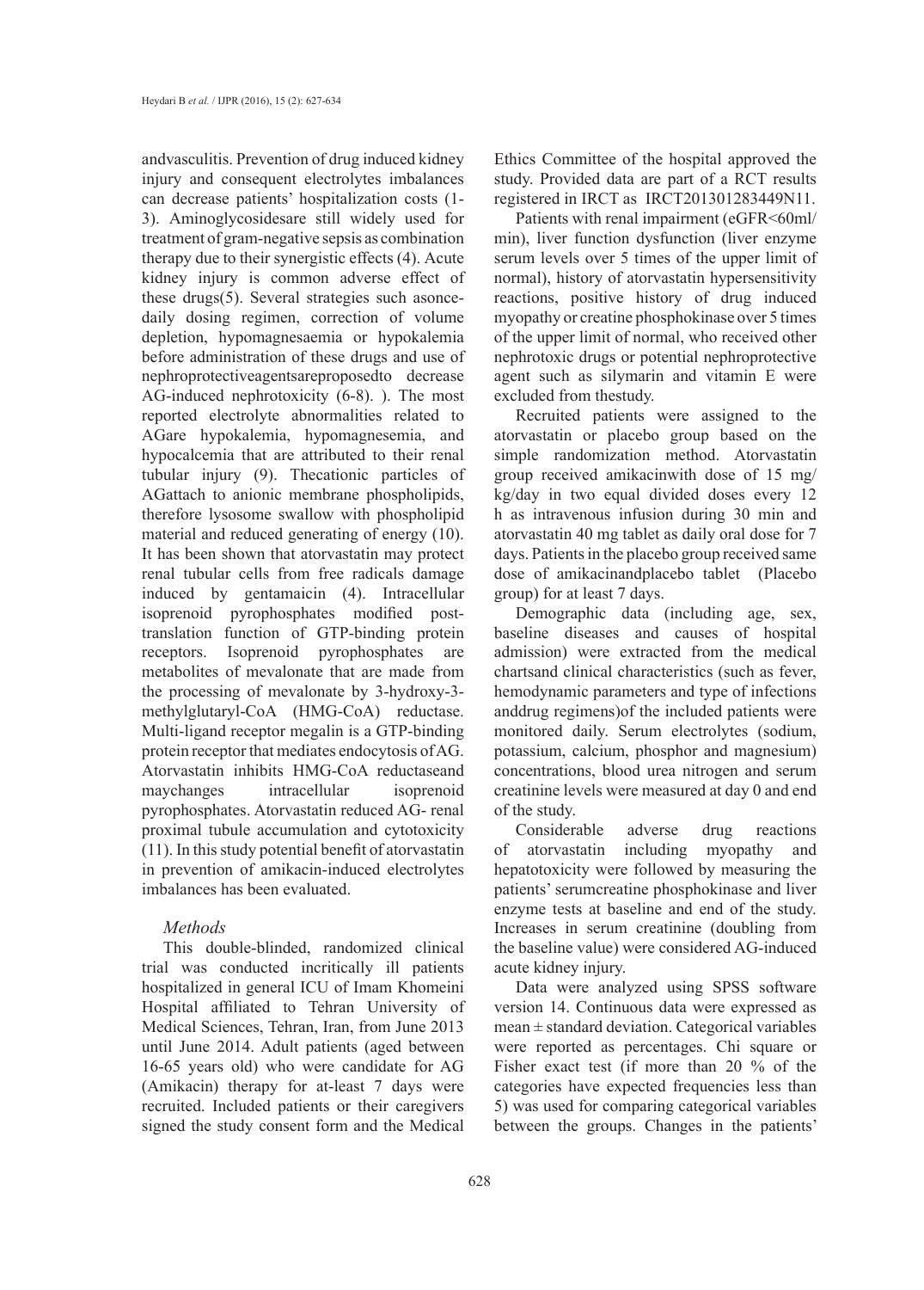| able 11 Descriptive and nothatory parameters of the patients in the ator rastatin and placette groups.<br><b>Variables</b> | Atorvastatin group | Placebo group    | P value |
|----------------------------------------------------------------------------------------------------------------------------|--------------------|------------------|---------|
| Age , mean $\pm$ SD                                                                                                        | $59 \pm 19$        | $49 \pm 18$      | 0.074   |
| Gender (n)                                                                                                                 |                    |                  |         |
| ◆ Male                                                                                                                     | 12                 | 14               |         |
| ◆ Female                                                                                                                   | $\boldsymbol{7}$   | $11\,$           | 0.632   |
| APACHE II, mean $\pm$ SD                                                                                                   | $20.3 \pm 5.3$     | $19.7 \pm 4.4$   | 0.684   |
| Mortality (n)                                                                                                              | 5                  | $\overline{4}$   | 0.401   |
| Chronic disease (n)                                                                                                        |                    |                  |         |
| Respiratory Diseases                                                                                                       | $\overline{2}$     | $\mathfrak{2}$   |         |
| ♦ Cancer                                                                                                                   | $\mathbf{1}$       | 2                |         |
| Cardiovascular diseases                                                                                                    | 16                 | 12               |         |
| Neurological diseases                                                                                                      | $\mathbf{1}$       | 2                |         |
| Diabetes                                                                                                                   | 5                  | $\boldsymbol{0}$ |         |
| $\blacklozenge$ Hypothyroidism                                                                                             | $\sqrt{2}$         | $\mathbf{1}$     |         |
| <b>↑</b> Total                                                                                                             | 37                 | 19               | 0.083   |
| Admission Diagnoses (n)                                                                                                    |                    |                  |         |
| ↓ Cancer                                                                                                                   | 8                  | 8                | 0.49    |
| Respiratory failure                                                                                                        | 4                  | $\boldsymbol{0}$ | 0.016   |
| Cardiac problems                                                                                                           | $\overline{2}$     | 1                | 0.395   |
| Neurological disorders                                                                                                     | 1                  | 1                | 0.842   |
| <b>↑</b> Trauma                                                                                                            | $\overline{c}$     | 6                | 0.395   |
| $\blacklozenge$ Abdominal complications                                                                                    | $\overline{c}$     | 6                | 0.395   |
| Crthopedic surgeries'                                                                                                      |                    |                  |         |
|                                                                                                                            | $\boldsymbol{0}$   | 3                | 0.067   |
| complications                                                                                                              |                    |                  |         |
| Culture results of the patients'<br>biological samples(n)                                                                  |                    |                  |         |
| Negative                                                                                                                   | 8                  | 17               | 0.086   |
| * Respiratory                                                                                                              | 8                  | $\overline{4}$   | 0.054   |
| <b>↓</b> Blood                                                                                                             | $\mathbf{1}$       | 1                | 0.842   |
| ♦ Urine                                                                                                                    | $\overline{0}$     | $\overline{c}$   | 0.207   |
| <b>↓</b> Wound                                                                                                             | 1                  | 1                | 0.842   |
| Microorganism (n)                                                                                                          |                    |                  |         |
| Acinetobacter                                                                                                              | $\sqrt{2}$         | $\overline{4}$   | 0.6     |
| <b>◆</b> Enterobacter                                                                                                      | $\overline{c}$     | $\mathbf{0}$     | 0.097   |
| <b>↓</b> Pseudomonas                                                                                                       | $\overline{4}$     | $\mathbf{0}$     | 0.016   |
| ◆ Klebsiella                                                                                                               | 3                  | 3                | 0.717   |
| Streptococcus viridians                                                                                                    | $\overline{0}$     | $\mathbf{1}$     | 0.378   |
| Hemoglobin concentration (g/dl)                                                                                            |                    |                  |         |
| <b>↓</b> Before treatment                                                                                                  | 9.77               | 9.72             | 0.924   |
| After treatment                                                                                                            | 9.86               | 9.66             | 0.698   |
| Platelet count (cells/mm3)                                                                                                 |                    |                  |         |
| <b>↓</b> Before treatment                                                                                                  | $239 \pm 134$      | $251 \pm 159$    | 0.792   |
| <b>↓</b> After treatment                                                                                                   | $320 \pm 188$      | $288 \pm 168$    | 0.561   |
| <b>INR</b>                                                                                                                 |                    |                  |         |

### Table 1. Descriptive and laboratory parameters of the patients in the atorvastatin and placebo groups.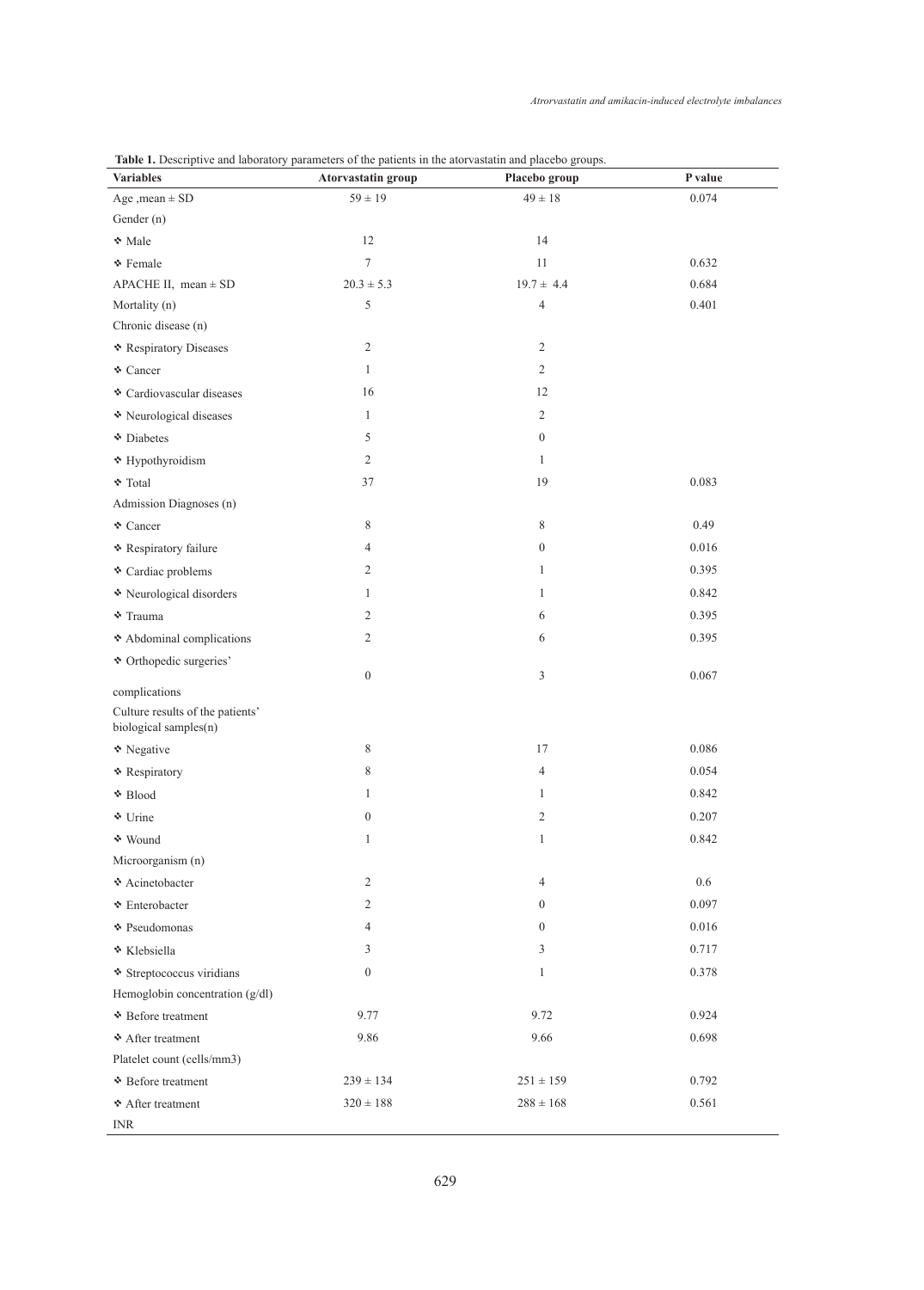# Table 1. (Continued).

| rable 1. (Commucu).                              |                   |                   |       |  |
|--------------------------------------------------|-------------------|-------------------|-------|--|
| • Before treatment                               | $1.25 \pm 0.47$   | $1.36 \pm 0.53$   | 0.473 |  |
| ♦ After treatment                                | $1.23 \pm 0.35$   | $1.26 \pm 0.26$   | 0.758 |  |
| pH                                               |                   |                   |       |  |
| <b>↓</b> Before treatment                        | $7.42 \pm 0.06$   | $7.4 \pm 0.08$    | 0.185 |  |
| After treatment                                  | $7.42 \pm 0.07$   | $7.44 \pm 0.05$   | 0.452 |  |
| HCO3 (meq/l)                                     |                   |                   |       |  |
| ♦ Before treatment                               | $24.8 \pm 3.5$    | $24.9 \pm 6.3$    | 0.944 |  |
| After treatment                                  | $25.5 \pm 4.4$    | $25.5 \pm 5.1$    | 0.996 |  |
| Pco2 $(mmHg)$                                    |                   |                   |       |  |
| <b>↓</b> Before treatment                        | $40.4 \pm 6.05$   | $40.8 \pm 10.6$   | 0.89  |  |
| After treatment                                  | $41.75 \pm 8.13$  | $38.7 \pm 9.77$   | 0.275 |  |
| Sodium intake (mEq/day)                          | $413.4 \pm 103.3$ | $400.4 \pm 117.6$ | 0.705 |  |
| Potassium intake (mEq/day)                       | $24.2 \pm 18.75$  | $21.7 \pm 19.7$   | 0.674 |  |
| Calcium intake (mEq/day)                         | $15.79 \pm 40.4$  | $24.4 \pm 39.8$   | 0.484 |  |
| Phosphor intake (mmol/day)                       | $1.16 \pm 2.77$   | $1.84 \pm 5.56$   | 0.627 |  |
| Magnesium intake (mEq/day)                       | $5.3 \pm 13.37$   | $14.88 \pm 22.6$  | 0.088 |  |
| Antibiotic Regimens                              |                   |                   |       |  |
| $\cdot$ Vancomycin + Carbapenem +                |                   |                   |       |  |
| Amikacin                                         | 10                | 15                |       |  |
| $\cdot$ Vancomycin + Tazocin +                   |                   |                   |       |  |
| Amikacin                                         | $\boldsymbol{0}$  | 2                 |       |  |
| * Vancomycin +                                   | $\mathbf{1}$      | 2                 |       |  |
| Cephalosporins + Amikacin                        |                   |                   |       |  |
| * Vancomycin + Amikacin                          | $\mathbf{1}$      | $\boldsymbol{0}$  |       |  |
| Carbapenem + Amikacin                            | 4                 | $\overline{4}$    |       |  |
| $\cdot$ Tazocin + Amikacin                       | 3                 | $\mathbf{1}$      |       |  |
| $\cdot$ Carbapenem + Metronidazole<br>+ Amikacin | $\boldsymbol{0}$  | $\mathbf{1}$      |       |  |
| <b>TOTAL</b>                                     | 19                | 25                | 0.467 |  |
| Indications of amikacin<br>administration        |                   |                   |       |  |
| Respiratory                                      | 17                | 16                |       |  |
| Sepsis                                           | 2                 | $\,$ 8 $\,$       |       |  |
| ♦ Peritonitis                                    | $\boldsymbol{0}$  | $\mathbf{1}$      |       |  |
| Total                                            | 19                | $25\,$            | 0.143 |  |
| Other Drugs                                      |                   |                   |       |  |
| $\cdot$ PPI                                      | 14                | $21\,$            | 0.401 |  |
| * Ranitidine                                     | 5                 | $\overline{4}$    | 0.401 |  |
| Diuretics                                        | 4                 | 3                 | 0.416 |  |
| * Hydrocortisone                                 | 2                 | $\sqrt{2}$        | 0.773 |  |
| * Vancomycin                                     | 12                | 19                | 0.355 |  |
| ♦ Carbapenems                                    | 14                | $20\,$            | 0.62  |  |
| * Tazocin                                        | 3                 | 3                 | 0.717 |  |
| Cephalosporins                                   | $\mathbf{1}$      | $\mathbf{2}$      | 0.721 |  |
| <sup>t</sup> Inotropic agents                    | 4                 | $\,$ $\,$         | 0.419 |  |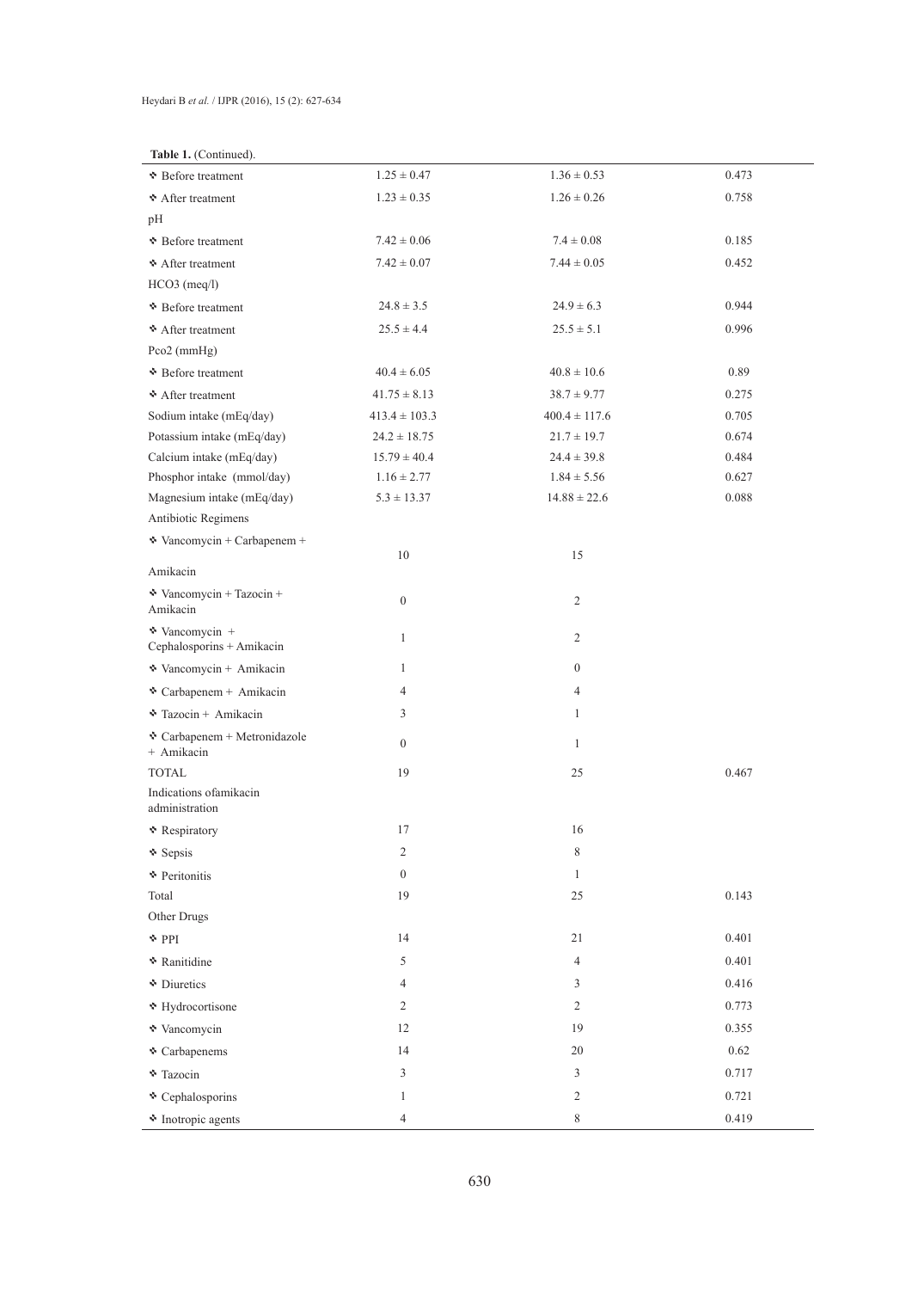| Table 1. (Continued).    |                  |                   |       |
|--------------------------|------------------|-------------------|-------|
| Metabolic support        |                  |                   |       |
| • Parenteral nutrition   | 2                | 6                 |       |
| Enteral nutrition        | 13<br>12         |                   |       |
| ◆ Oral intake            | 1                | $\mathfrak{2}$    |       |
| Parenteral and enteral   |                  |                   |       |
|                          | $\overline{4}$   | $\overline{4}$    |       |
| nutrition                |                  |                   |       |
| Total                    | 19               | 25                | 0.663 |
| Fluid balance            |                  |                   |       |
| * Input                  | $3.3 \pm 0.59$   | $3.4 \pm 0.52$    | 0.686 |
| $\cdot$ output           | $2.6 \pm 0.5$    | $2.7 \pm 0.48$    | 0.699 |
| Liver function tests     |                  |                   |       |
| $\triangle$ AST (IU/L)   | $40.79 \pm 20$   | $55.6 \pm 40.4$   | 0.152 |
| $\triangle$ ALT (IU/L)   | $37.5 \pm 20.8$  | $54.96 \pm 48.87$ | 0.118 |
| Muscle injury assessment |                  |                   |       |
| $\triangle$ CPK (mcg/L)  | $33.18 \pm 9.47$ | $28.95 \pm 16.87$ | 0.371 |

serum electrolytes (sodium, calcium, potassium, magnesium and phosphor) concentrations, blood urea nitrogen and serum creatinine before and after the interventionwere compared using paired sample t-test. Independent sample t-test was used to compare changes in the serum electrolytes between two groups of the study.

## **Results**

In the initial screening of the hospitalized patients in the general ICU, during one-year period, 61 patients met inclusion criteria of the study. During the study period, seventeen patients were excluded due to discharge from the ward (10 patients), death (4 patients) and discontinuation of amikacin (3 patients). Finally 44 patients (19 patients in the atorvastatin group and 25 patients in the placebo group) completed the study (Figure 1). The patients mean  $\pm$ SDof age in theatorvastatinand placebo groups was  $59 \pm 18$  and  $49 \pm 19$  years respectively (p=0.07).There was no significant difference in the patients sex between the groups  $(p=0.63)$ . The patients' severity of the diseases based on the APACHE score II (acute physiologic and chronic health evaluation) was not different at the admission time  $(p=0.68)$ . The patients' types of the baseline diseases and diagnosis at the admission time were comparable. Cultures of

631

the biological samples (blood, urine, respiratory tract secretions or wound) were positive in 11 (57.89%) and 8 (32.00%) of the patients in the atorvastatin and placebo group respectively. *Acinetobacter spp*. (31.57%), *Klebsiella spp.*  (31.57%), *Pesudomanasaeruginosa*(21.05%) and *Enterobacter spp.*(10.52%) were the most common isolated microorganisms. Respiratory tract infections (mostly ventilator associated pneumonia (75.00%), sepsis (22.72%) and peritonitis (2.28%) were indications for amikacin administration in There was not any significant difference between the groups regarding the patients' common laboratory data including hematologic parameters. Descriptive characteristics and laboratory parameters of the patients are summarized in the table 1.

Regarding the patients' renal function during the study period, there was no significant change in the blood urea nitrogen (BUN) and serum creatinine before and after the intervention in the both groups.

At baseline, before initiation of the intervention, mean±SD of the patients› serum sodium concentration was  $138 \pm 5.52$  and  $136 \pm$ 4.29 meq/lin the atrovastatin and placebo group respectively (p=0.95).In the both groups, serum sodium did not change before and after treatment significantly (P>0.05). Also difference between serum sodium concentration at the end of the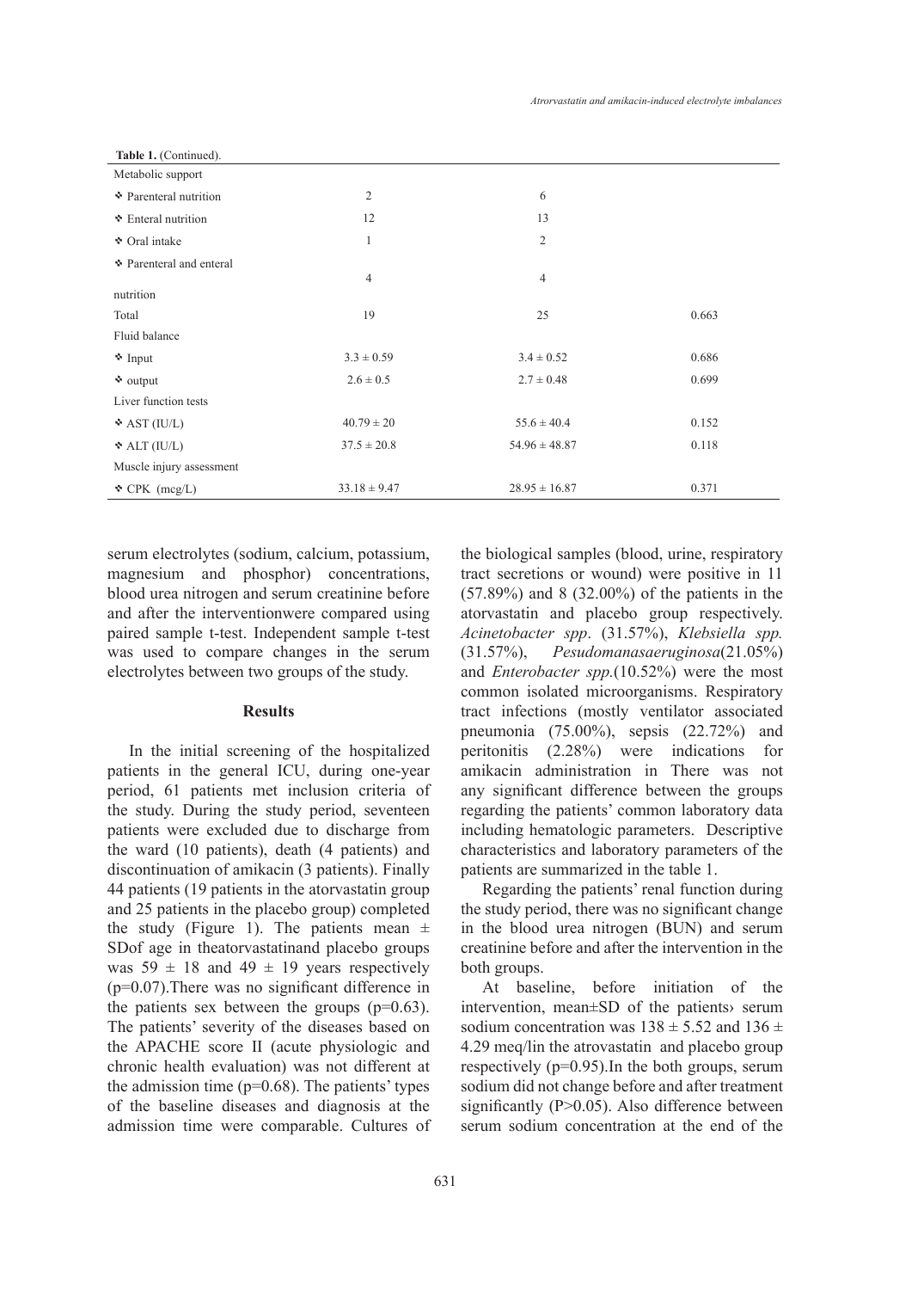

**Figure 1.** Consort flowchart of the study. **Figure 1.** Consort flowchart of the study.

study remained insignificant between thegroups  $(P = 0.56)$ .

Baseline mean ± SDof serum potassiumconcentration in the atorvastatin and placebo group was  $4.07 \pm 0.37$  and  $4.15 \pm 0.53$  hospitalized in ICU (12).<br>mea/L respectively (p = 0.88). Serum potassium and Normal function of mostvital organs meq/L respectively ( $p = 0.88$ ). Serum potassium concentration remained unchanged at the end of the study in the atorvastatin group ( $P = 0.61$ ) but significantly decreased from  $4.15 \pm 0.53$  to body rection of distribution (1.5). In addition to the patients of the patients of the patients of the patients of the patients of the patients of the table 1.15  $\pm$  0.53  $3.80 \pm 0.55$  meq/L in the placebo group at day  $7(P = 0.02)$ . However difference of the serum potassium concentration at the end of the study was insignificant between the groups.

The patients' serum calcium, magnesium and phosphor concentrationsdid not different between the groups at the baseline and day 7 of the study. Also changes in the concentrations of these electrolytes were not significant within or these electrolytes were not significant within<br>each group during the study period. The serum electrolytes concentrations of the included patients are summarized the table 2.

### **Discussion**

Intra-and extracellular concentrationsof electrolytes are necessary for many metabolic processes and maintenance of the normal organ functions (12). Electrolytesimbalances are common in critically ill patients. Several

complications such as respiratory failure,  $= 0.56$ ).  $\epsilon$  edema, muscle weakness, altered mental edema. status, and arrhythmiashave been reported following electrolytes imbalances in the patients hospitalized in ICU (12).

Normal function of mostvital organs especially kidney are necessary for the human body lectrolytesregulation (13). In addition to the body organs dysfunction, electrolytesimbalances could be consequence of administration of some medications such as AG antibiotics. Electrolytes tassium concentration at the end of the study imbalancesare associated to renal toxicity of AG (14-15). These drugsaccumulate in the epithelial cells in the renal cortex mainly in the d phosphor concentrations did not different proximal and distal tubules and collecting ducts.<br>tween the groups at the baseline and day  $7$  . A principly cosides enterty the mentioned cell Aminoglycosides enterto the mentionedcell by endocytosis through transporter of proteins and cations called megalin and cubilin (15- 16). After influx, they accumulate mostly in lysosomes, the Golgi, and endoplasmic reticulum. When the concentration of AG in the endosomalsystems exceed, their membrane is<br>
At baseline, before in the patients' served, their membrane is disrupted and their contentis released into the cytosol. Cytosolic AGact on mitochondria and Intra-and extracellular concentrations of stimulate the intrinsic pathway of apoptosis, interfere withcell' respiratory chainand reduce ATP production, which further cause cell death (18). Electrolytesim balances associated with gan functions (12). Electrolytesimbalances (18). Electrolytesim balances associated with<br>e common in critically ill patients. Several AGconsisted of hypokalemia, hypomagnesemia,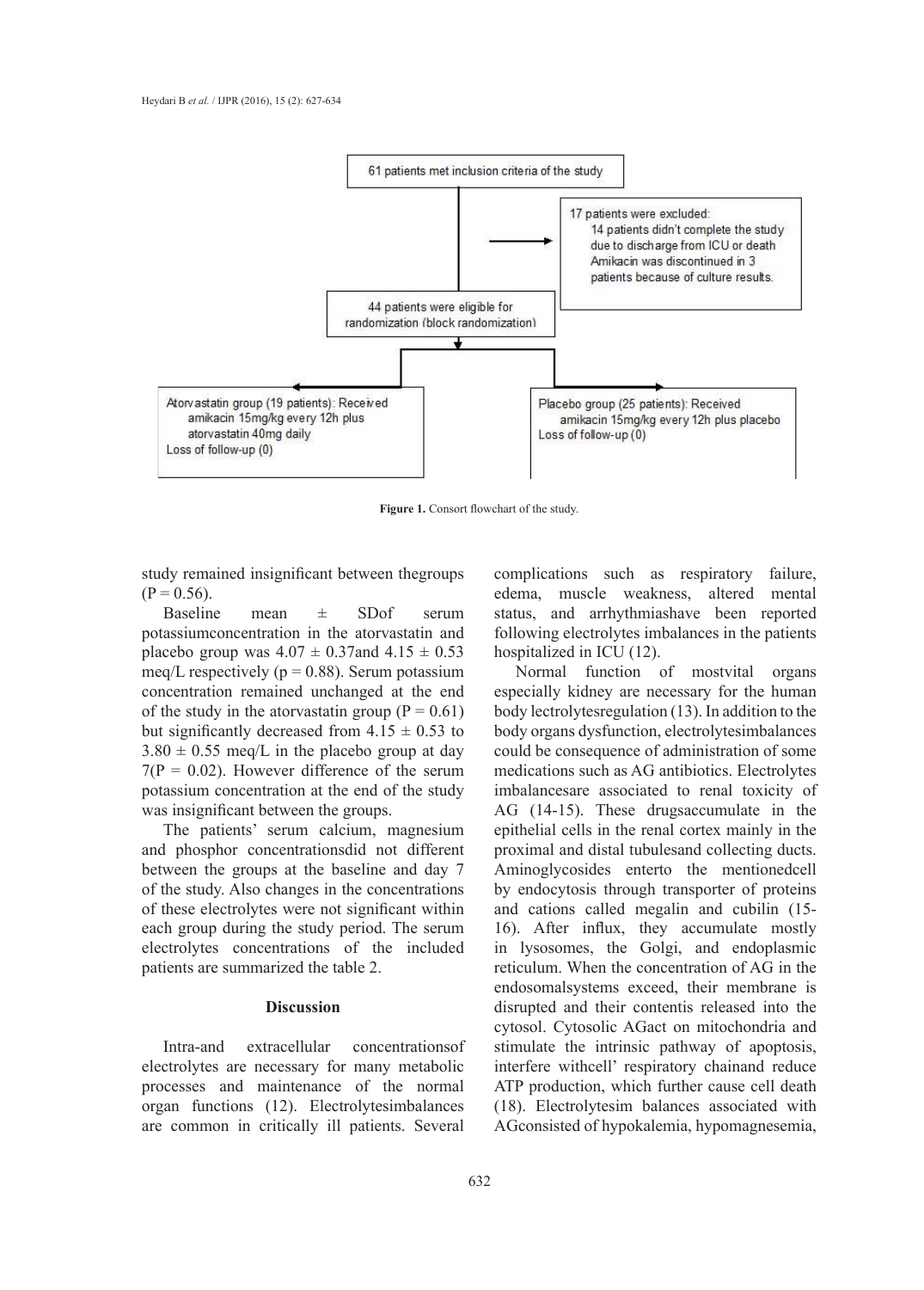| Electrolyte                               | <b>Atorvastatin group</b> |                  |                 | Placebo group    |  |
|-------------------------------------------|---------------------------|------------------|-----------------|------------------|--|
|                                           | At baseline               | After treatment  | At baseline     | After treatment  |  |
| Serum sodium<br>concentration (mEq/L)     | $138 \pm 5.52$            | $135.8 \pm 4.60$ | $136 \pm 4.29$  | $136.6 \pm 6.50$ |  |
| P value                                   | 0.096                     |                  | 0.719           |                  |  |
| Serum potassium<br>concentration (mEq/L)  | $4.07 \pm 0.37$           | $4.17 \pm 0.63$  | $4.15 \pm 0.53$ | $3.80 \pm 0.55$  |  |
| P value                                   |                           | 0.61             | 0.02            |                  |  |
| Serum calcium<br>concentration (mg/dL)    | $7.5 \pm 1.01$            | $7.66 \pm 0.88$  | $7.4 \pm 0.48$  | $7.8 \pm 0.82$   |  |
| P value                                   |                           | 0.352            | 0.23            |                  |  |
| Serum phosphor<br>concentration (mg/dL)   | $2.94 \pm 0.39$           | $3.36 \pm 0.59$  | $2.96 \pm 0.52$ | $3.45 \pm 0.4$   |  |
| P value                                   |                           | 0.074            | 0.021           |                  |  |
| Serum magnesium<br>concentration (mg/dL)  | $2.2 \pm 0.26$            | $2.3 \pm 0.44$   | $1.86 \pm 0.31$ | $2.06 \pm 0.29$  |  |
| P value                                   |                           | 0.423            | 0.094           |                  |  |
| Serum creatinine<br>concentration (mg/dL) | $0.76 \pm 0.2$            | $0.76 \pm 0.2$   | $0.76 \pm 0.3$  | $0.76 \pm 0.3$   |  |
| P value                                   |                           | 1                | 0.94            |                  |  |
| BUN concentration (mg/<br>$dL$ )          | $36.1 \pm 15.4$           | $40.1 \pm 26.5$  | $36.4 \pm 20.5$ | $39.2 \pm 23.5$  |  |
| P value                                   |                           | 0.494            | 0.57            |                  |  |

**Table 2.**Changes in the serum electrolytes concentrations in the atorvastatin and placebo groups.

and hypocalcemia. The exact mechanisms of AG-induced electrolytesabnormalities are unknown. It seems renal tubular chloride channel may stimulate by AG resulting in excessive urinary chloride loss. Following sodium chloride wasting, renin-angiotensinaxis is stimulated and subsequently hypokalemic metabolic alkalosis occurs. Hypokalemia may induce hypomagnesemia (1). In addition, AG candecrease brush border membrane enzymes and phospholipids and consequentlydecrease transport of organic bases, electrolytes (sodium, potassium and calcium) and also decrease of Na-KATPase activity (15).

Intracellular isoprenoid pyrophosphates modified post-translation function of GTPbinding protein receptors. Isoprenoid pyrophosphates are metabolites of mevalonate that are made from the processing of mevalonate by 3-hydroxy-3-methylglutaryl-CoA (HMG-CoA) reductase. Multi-ligand receptor megalin is a GTP-binding protein receptor that mediates endocytosis of AG. Atorvastatin inhibits HMG-CoA reductaseand consequentlychanges intracellular isoprenoid pyrophosphates. Based on this mechanism, atorvastatin results in reduction in AGrenal proximal tubule accumulation and cytotoxicity (11). In 2009, Emin Ozbek *et al*. study results showed that atorvastatin mayprotect kidney of rats from free radicals induced by gentamaicin (4).

Renal toxicity was not detected in any patient in the both groups. Serum potassium concentration remained unchanged after treatment in the atorvastatin group but was decreased in the placebo group following 7 days of amikacin therapy. Hypokalemia is reported as the most common type of electrolyte imbalances following AG therapy (17-20).

Small sample size and short duration of the patients' follow-up are the major limitation of this study. Also we did not measure urine electrolytes and effects of AG and atorvastatin on the urinary electrolytes loss.

Present study is first human randomized clinical trial that has evaluated possible effects of atorvastatin in prevention of AG-induced electrolytes imbalances. During a 7-day course of amikacin therapy we did not detect any renal adverse effects including acute kidney injury or